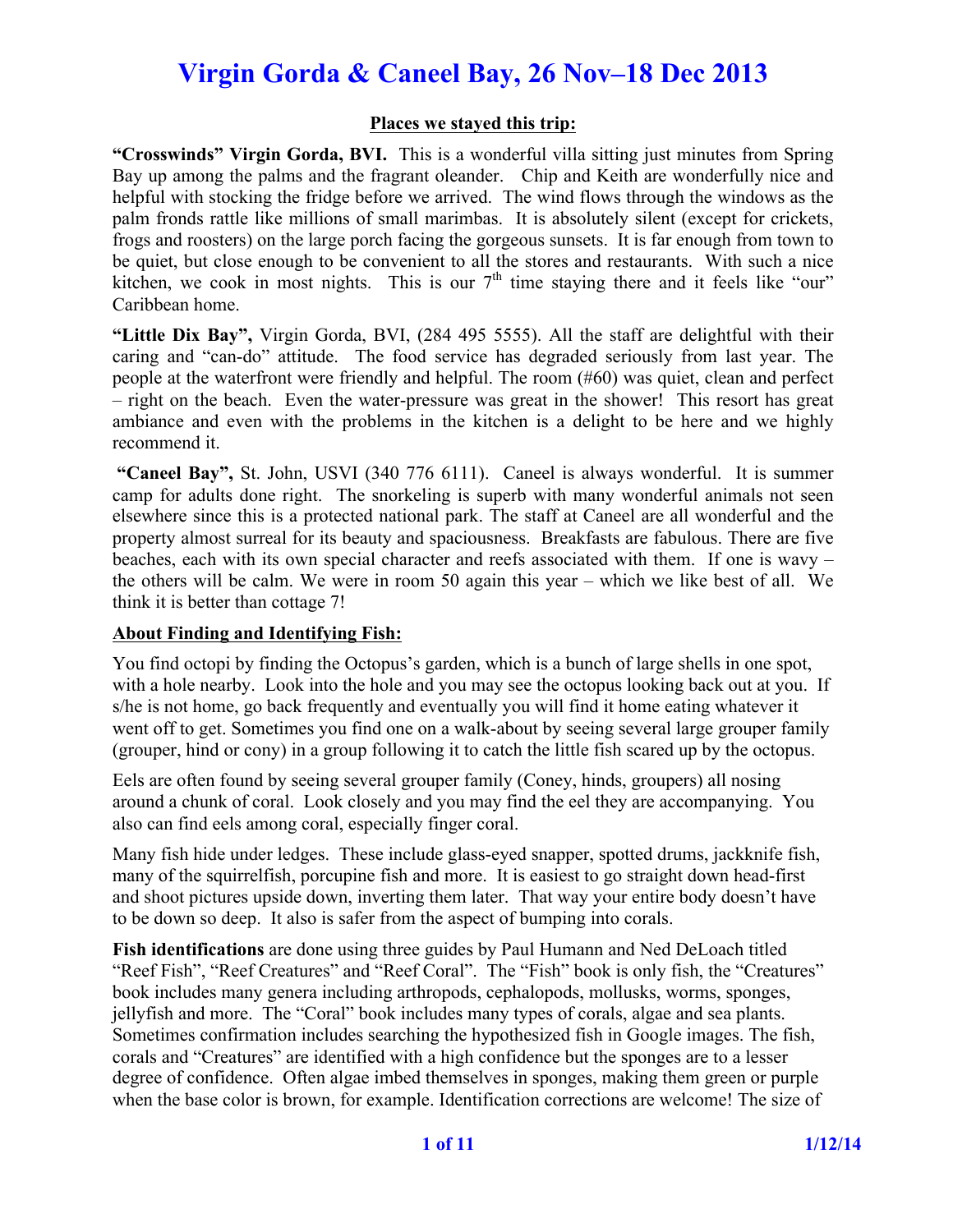the fish are shown in parentheses and of course are estimates, but give the general size of the fish we saw.

**An important safety tip** when diving to get closer to your subject: NEVER, ever, touch a subject. Nurse sharks, stingrays and eels look approachable, but can be very dangerous (deadly) if, and only if, they are touched. Also watch out for the long spin urchins. Their quills are VERY sharp and sting painfully. If stung, soaking in vinegar helps. Now you need to also look out for Lionfish. Their sting is very painful. None of these will approach you, but you don't want to touch them.

#### **About the Photography:**

Camera is the Olympus 790 SW with an underwater enclosure. Often set to "Macro" with the flash disabled. To get good pictures underwater, the key is getting close to your subject. Never use the zoom except for exceptionally shy animals like Garden Eels, Tilefish, Jawfish and Rock beauties. Try to shoot on sunny days. Only use a flash if shooting under a ledge or to stop the endless movement of a fish like a spotted drum. The flash brighten all debris in the water. When diving down, be careful of your bubbles, as many great shots get ruined by bunches of tiny bubbles between you and the subject. Most pictures are then shoved through Photoshop where "Auto Levels" removes constant background colors and some (few) needed "Shadows/Highlights" adjustments if in dark shadow of a cave or coral. I never use color balance or Hue/Saturation. The pictures were then loaded into iPhoto for rotation and cropping. The iPhoto "Export/Web page" function was used to build the index sets for the webpage. The controlling "buttons" in the website are simply hand written in html pointing to the iPhoto built sets.

#### **Virgin Gorda Restaurants**

**"Chez Bamboo"** has excellent food (best on the island in our experience) and often with live music. The owner, Rose, is very nice and is always on the premises, making for a well-run restaurant serving delicious food. Her food is NY delicious, not just island good. We heard Morris Mark twice this year. His music is absolutely wonderful.

**"Hog Heaven"** Perched high on the ridge overlooking North Sound, (toward Bitter End), the view is as delicious as the Ribs. These are the BEST ribs we have ever eaten – and we are from the south, so know good ribs. This restaurant is situated on the new road running from Nail Bay to just north of the park on North Sound Road. The food is delicious with the staff friendly and inviting. This is well worth the drive, which is also delightful. DO NOT MISS HOG HEAVEN!

**"The Fat Virgin"** at Biras Creek is a tiny restaurant right on the water and has delicious food. We had Chicken Roti, which is the best in the Virgin Islands with fresh crust and delicious filling. We always meet nice people at adjacent tables too. It is a MUST on Virgin Gorda. Take the Biras Creek ferry from Gun Creek. It stops at the Fat Virgin. There is also a nice little gift store with many interesting items in it.

**"Bath & Turtle"**: Their Fish & Chips (Fresh Grouper) and chicken Roti are very good as is their pizza and burgers. They are located across the parking lot from Bucks in the center of the small shopping ring of stores.

**The "Mineshaft"**, we are sad to say has fallen considerably in the past two years. They were out of all but one bottle of red and white wine. They were out of all bread and the food was not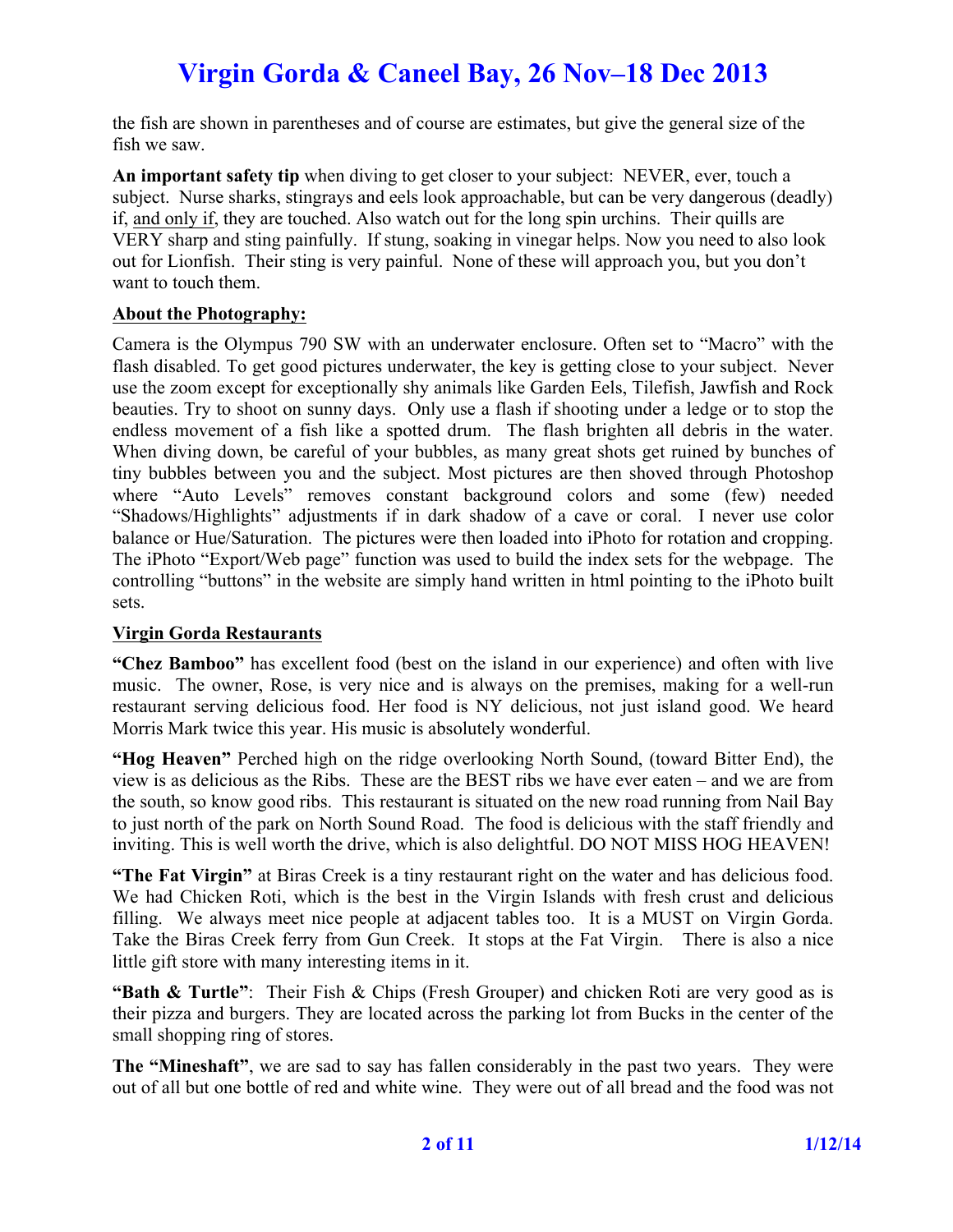up to their old standard. They have changed the menu to include few offerings, and even they were done without the flair of the old Mineshaft.

**"Little Dix Bay"** This year we were disappointed with all of their restaurants. We will still return next year with high hopes for an improvement.

### **Virgin Gorda Food Shopping:**

- **"Bucks"** has many essentials in a well-stocked general food store right at the boat harbor. The produce and meats were both impressive. You still need to find out when they re-stock (Tuesday evening) to get fresh produce.
- **"RTW Road Town Wholesale"** Most item must be purchased in set so three or by the case. Very good prices on wine, beer and water. The wines are quite good and reasonably priced.
- **"Rosie's"** Good selection of produce and many food items.

### **St. John Restaurants**

**"La Tapa"** in Cruz Bay is the best restaurant on this island. We have been going there for many years and it is never disappointing. The food is not just "Island Good" it is "New York Good" and the price is reasonable for the quality and quantity. The staff are all delightful, helpful and very knowledgeable about the food, wines and preparation. If on St John, this is a MUST place to enjoy fine food.

**"Caneel Bay Beach Bar"** Makes good hamburgers, sandwiches and appetizers…. And delicious sushi! We were so pleasantly surprised to find it absolutely delicious. The service was excellent. It is highly recommended.

**"Banana Deck"** Makes great hamburgers, fish burgers, steaks and salads… and a desert called an "Xamgo" that was spectacular. We have been enjoying dinners there over the years and have never been disappointed. The atmosphere is casual, the wait staff friendly and informed and food delicious at reasonable prices.

**"Zozo's at the Sugar Mill"** serves delicious main courses with personable wait staff and a spectacular view. Prices are quite high and servings large, so we recommend sharing main courses. Salads and bread were mediocre. Wine selection is excellent but pricy.

### **Virgin Gorda:**

### **Beaches and Snorkel Sites:**

**Spring Bay:** Snorkeling around the boulders are a vertical reef with amazing fish. Since we were staying just up the hill from the bay, it was our most often visited beach. It was delightful with amazing snorkeling. Everyone on Spring Bay beach is friendly and the conversations endless. After a good snorkel floating on noodles with the many friendly faces is always fun. You can walk north from Spring Bay to little Trunk and Trunk bay. Both are deserted, lovely beaches. The Baths is always over-crowded and something to avoid, but swimming past to Devil's Bay is a good swim with many delightful fish.

**Mountain Trunk** beach just South of Nail Bay is spectacular in every way. The beach is long and soft with the sand going well into the water. It is always essentially deserted with lovely soft sand. Facing the water, to the left and right are rock outcroppings, which have coral reefs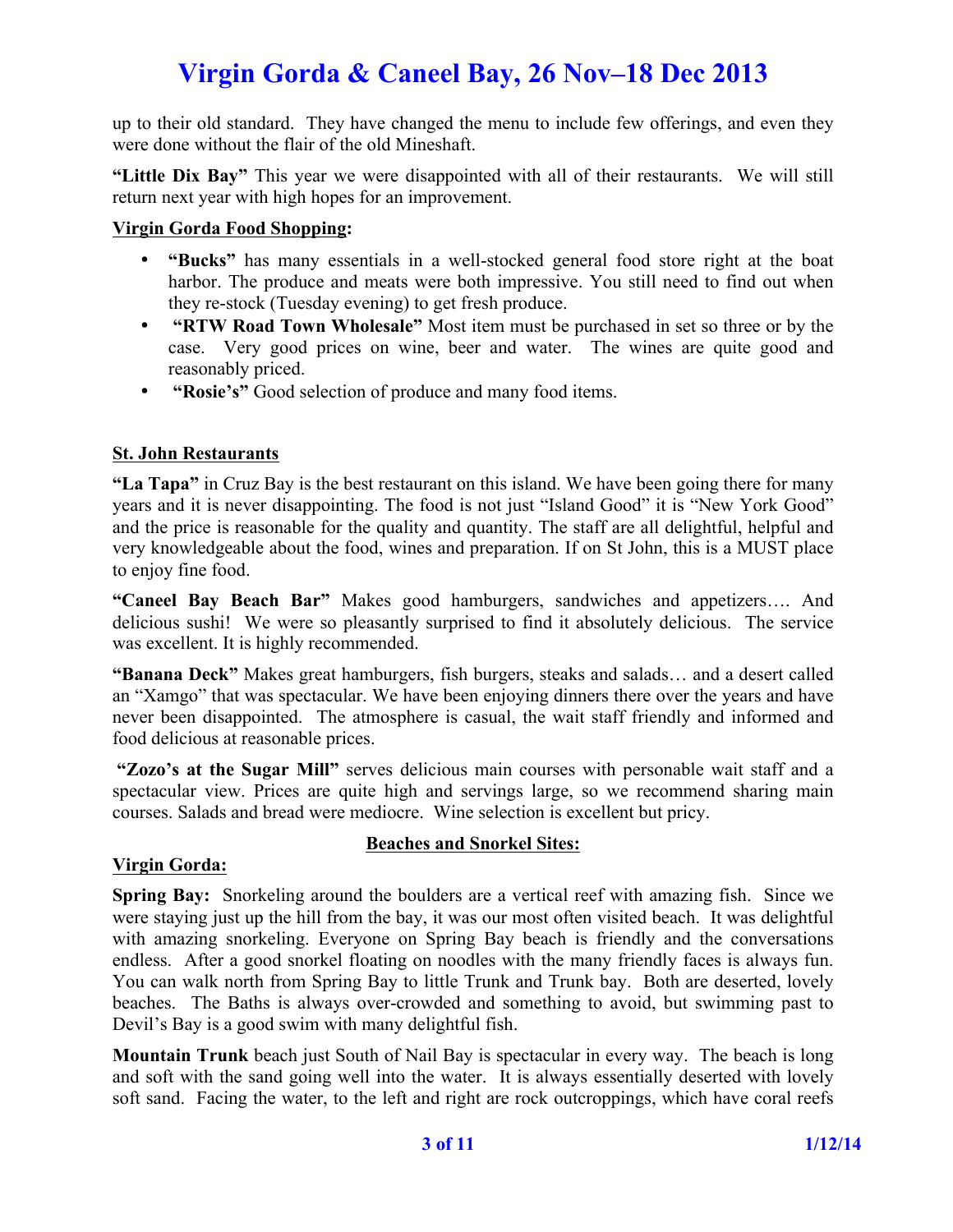and loaded with fish. The reef to the right is wonderful and extends for several miles. It has all sorts of fish, lobster, rays and coral of every color to snorkel past. On a good day, it is an easy snorkel all the way to Nail Bay and into its wonderful reef. The reef continues past Nail Bay and onto Long Bay. The reef to the left of Mountain trunk (when facing the water) is also spectacular but shorter with deep crevasses and huge sea fans.

**Savannah Bay** is a fabulous snorkel if the weather cooperates. It faces the sea, so if there is any storm out there, the waves churn up the water. If it is calm, or even moderately calm, the entire reef is amazingly active with large openings in the coral full of very many spices of fish.

**Bitter End Yacht Club** offers a three-stop snorkeling trip for just \$25 each! But this year, we missed that activity.

**Mosquito Island** has several great reefs around it, most notably on the southern tip of the island and in the bay on the NW side.

Little Dix Bay: The bay was surprisingly full of interesting fish and corals. It is VERY shallow, so be careful. Some of the coral is damaged by people walking on it too. The water was clear and the waves are stopped by the reef itself. This year it was a breeding ground for millions of tiny fish (not silversides, but fry).

**Little Dix Beach Drops:** Little Dix offers beach drops which are always fun. But this year, it was rainy most of the five days we were there, so took no beach drops.

#### **St. John:**

**Caneel: All the beaches are amazing.** All Caneel beaches and reefs are wonderful because they are protected and never fished or hunted.

**Caneel Bay:** Right side (when facing the water) all the way around to Scott beach is wonderful reef loaded with octopus, eels and thousands of fish. The coral is healthy with many colored sponges and corals too. The bay itself is also home to many larger sea friends like nurse shark, spotted eagle ray, conch and much more.

**Little Caneel Bay** toward Honeymoon is another rich source of wonders. We have found octopus and Nassau grouper there among many others. Is a nice snorkel all the way to Honeymoon beach and back.

**Paradise and Scott** is essentially one beach with great rocks on each side. Facing the water, the left is great all the way to Caneel beach where we saw both Octopuses (Common and Reef). The beach itself has several Green Sea turtles always present and Southern Stingrays that visit often. To the right have many shelves with great fish hiding under them including a very many fish on it. The center of the bay out toward the buoys, one can find Garden Eels and occasionally Spotted Eagle rays. This year there was a conch breeding ground with hundreds of 1 to 2 inch conch prancing around in the 20 feet of water. Out toward Turtle Bay Point is gets very dangerous with strong currents that can drive you into the rocks so stay well clear of the shore. If the current is high swing out as far as you can, then enjoy the ride to turtle bay but stay well away from the rocks as you enjoy the carnival ride.

**Hawks Nest Bay** was hosting a Green Sea Turtle convention! We saw at least 15 of them in one day. Several Remora were pestering them as well. The rocks to the left was a breeding ground with thousands of fry of every variety and a nice octopus's garden. The rocks to the right hosts very many fish including a huge scrawled filefish.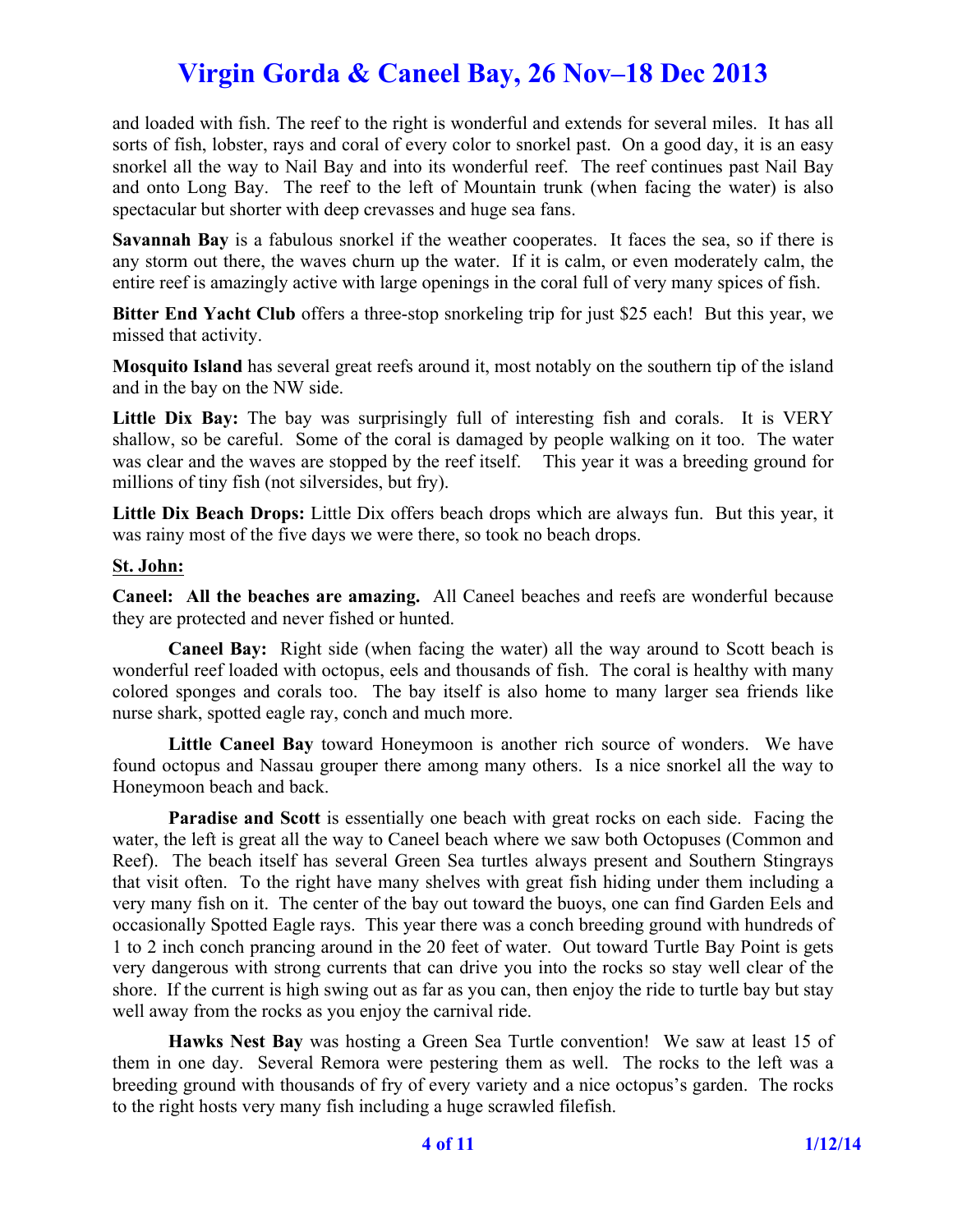## **Daily Log:**

#### **Summary:**

This year, we decided to summarize the three phases of the trip rather than bore you with daily summaries.

#### **Crosswinds at Spring Bay" Nov 26th to Dec 5th:**

"Crosswinds" is a wonderful place to stay with Chip and Keith being excellent hosts. Spring bay is just a short walk to the shore and Spring Bay is an amazing bay to snorkel. Since we have been coming there for so many years, arriving is like a homecoming with our annual "family" greeting us with warmth and hugs. This year the reef was healthier than last year. Rain was constant all ten days, but the water was still clear and the fish identification was excellent. The fist few days was very stormy, so we just visited with friends and floated in the high seas. Get out beyond the surf, and just ride the waves up and down for a wonderful, relaxing time.

Most meals were made at home (Sharon is an excellent chef), but some dinners were at Chez Bamboo (Great Thanksgiving dinner) and Hog Heaven (Best ribs in the world). We also had two lunches at the "Fat Virgin" for their amazing Chicken Roti's, which are just delicious.

# **Little Dix Bay Dec 6th to 10th:**

Little Dix is a resort run very well with excellent staff and clean, comfortable rooms. The reef is limited (but full of breeding fish this year) but they offer daily beech drops to many of the inaccessible beaches on the island. It is a wonderful place to stay. We met our friends Mike and Janna there for several days of snorkeling and visiting. As always, we met many new fiends including a group from Wisconsin (Bob's home state)!

Last year we met Joan Massel Soncini who wrote the book "Virgin Gorda: An Intimate Portrait". This year we got together several times including a fabulous tour she organized of Necker Island with a wonderful young man named Gumption seaitclear@gmail.com. Is that a great name or what? He has a glass-bottom boat and takes you out snorkeling all around the North Sound. We had two wonderful snorkeling dips on Mosquito Island. He is personal friends with Sir Richard Branson and arraigned for us to tour his Island (Necker). Sir Richard is building a wildlife sanctuary for endangered animals there and it is a wonder to see. We saw Black and White Lemurs, Galapagos tortoises and Ibis's among so much wildlife. On the way back, we passed the "Blue Guitar" (Eric Clapton's boat) anchored in the North Sound and he was on the fantail and returned our waves! We then had a nice visit with Joan and Mario at their lovely tree-house home on Mahoe Bay. It was a perfect day capping a wonderful, perfect time on the magical island of Virgin Gorda!

We hopped the Wednesday ferry to Caneel Bay on St John, USVI…

# **Caneel Bay; Dec 11th to 18th:**

Caneel Bay is "summer camp" for adults. The beaches are wonderful with excellent snorkeling – including many octopus, eel, turtles and rays. If it is wavy on one beach, walk across the peninsula to another and find calm waters! We have been coming so often that we have a circle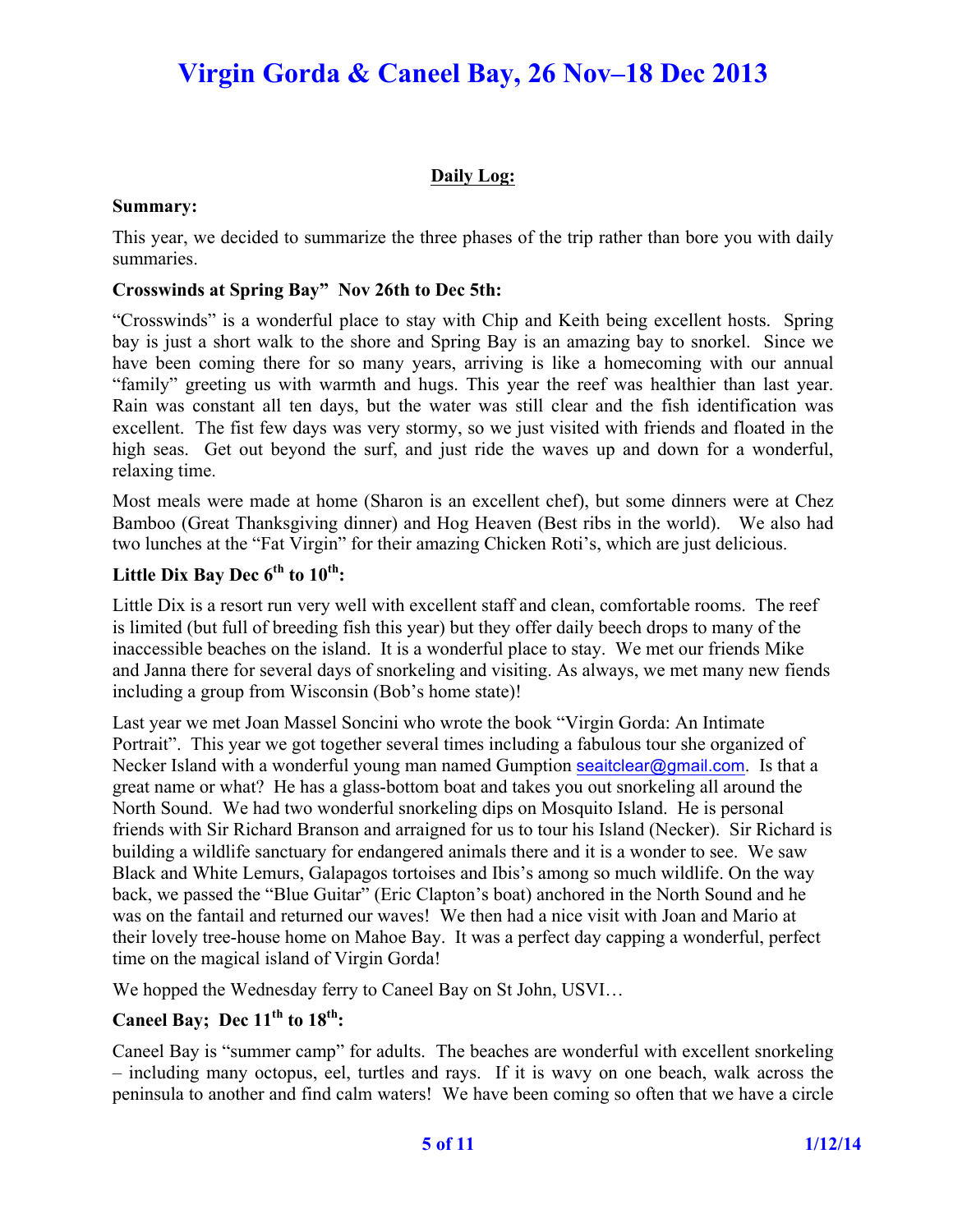of friends there that, like on Virgin Gorda, is a homecoming each year. This year Zozo's restaurant (formerly at Gallows Point) is now at the Sugar Mill, which offers very nice (but expensive) dining. The Beach Bar at Caneel now has excellent shush, pizza, fish n chips and more. We saw so many old friends and made new ones too… it is another annual family.

The wildlife photographed included turtles, octopus, eel, squid, puffer fish (several types), groupers, and many corals & sponges among so many fish. We did see two Lionfish there, but also more grouper and eel. One has to wonder if the influx of Lionfish is being balanced by more predator fish, to counter the newcomers. The snorkeling at Caneel cannot be beat anywhere.

We look forward to coming back the day we leave. We hope that our many Caribbean friends have a good year until we see them again. We also hope the reefs continue to grow healthfully and their colorful menagerie continues to flourish.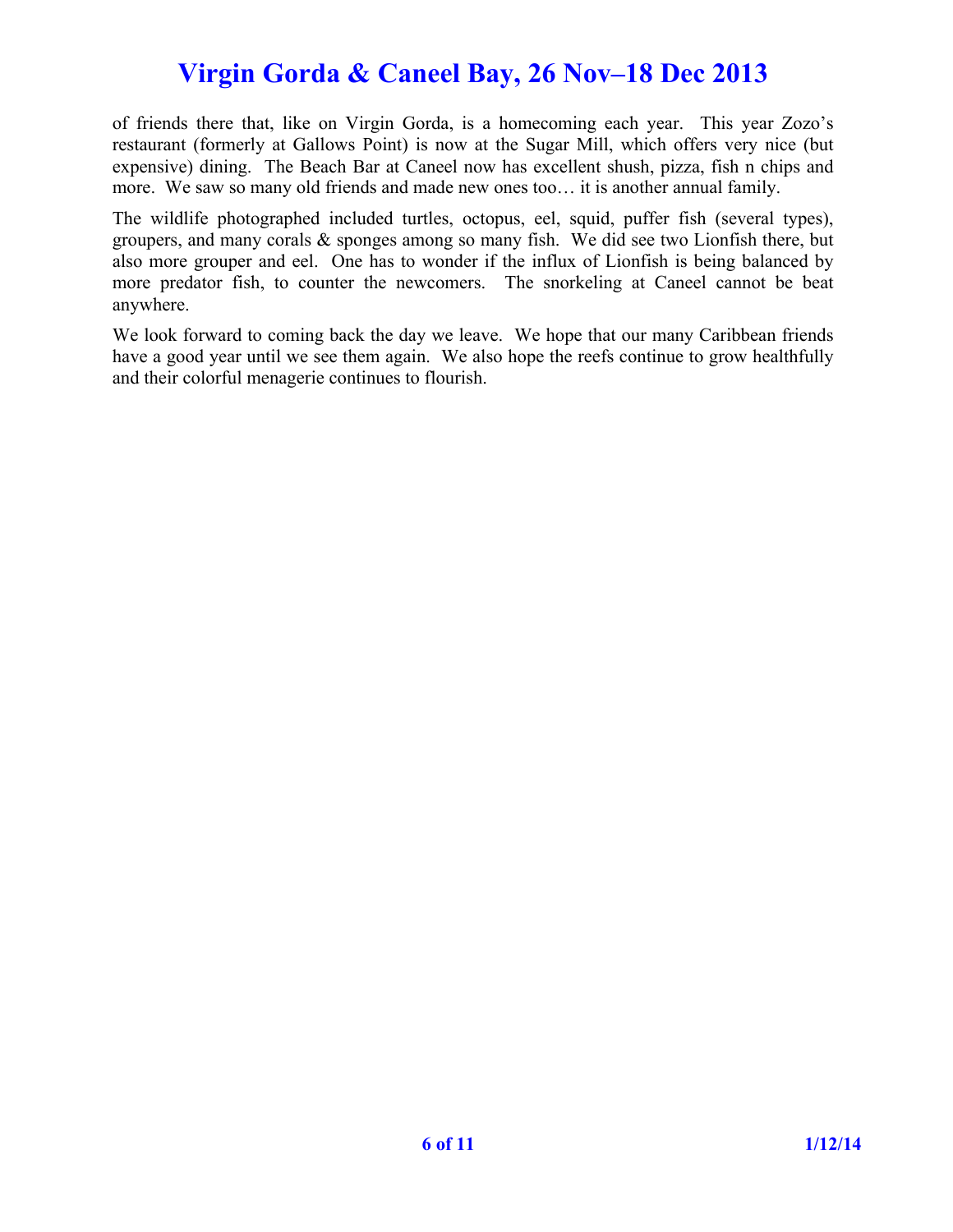### **Detailed Daily Log**

#### **Tuesday, Nov 26th**

Flight down was pleasant – leaving Atlanta in the pouring rain in the low  $40^{\circ}$ s – and arriving to 86 and sunshine! Met two Little Dix employees coming over on the NEW Speedy's ferry: Judy in reservations and D'Ann with her adorable 18 month daughter. Arrived and shopped and came "home" to a warm greeting from Chip.

Dinner was Sharon's chilly over rye-crisps because the noodles we bought at Bucks was full of bugs!

#### **Wednesday, Nov 27th**

Stormed last night and the waves this morning at Spring Bay were HUGE. So we simply floated out in the surf (behind the breakers). I forgot to take the camera with me (darn it) because the sights were spectacular. The wave crashed on the boulders with huge rooster-tails before rolling up onto the beach. At one point the rain came down so hard we could hardly see the beach. Sharon was so cute under her large sun-hat that we tread water with, was like a miniature tent with water cascading over the wide brim. As the storm rolled out to sea, we got to see a waterspout just as it reached Tortola with a central black spout and many smaller blacklooking water fountains around it. Spectacular. Met some nice people from Colorado.

In the afternoon we went snorkeling in the milky water to get that "first fish" of the trip. Near the bottom and in the cove, it was not clear, but some fish were found with the first fish a spotted goatfish.

Dinner was potato latke and chili. Happy Chanukah!!!

## **Thursday, Nov 28th**

The weather calmed down and the snorkeling was great. We swam to the Baths and back from Spring bay and then in the afternoon swam north around the rocks and back. Today, 39 fish were photographed and ID'ed for a total of 47 in 2 days. It gets harder now that the common ones now spotted. Thanksgiving dinner was at Chez Bamboo where Rose serves a delicious traditional turkey dinner with all the trimmings. Many of our beach friends are arriving now with many hugs and hellos. It was a wonderful day indeed.

#### Friday, Nov 20<sup>th</sup>

It POURED all night, but this morning it is clear and beautiful out. But the water was crystal clear and bay rather calm. We saw two octopi, a turtle, three Jawfish and more. It was so much fun to talk with our friends on the beach too. It was a great day on Spring Bay.

Dinner was home-grilled steaks we picked up at Bucks with baked potatoes. Yum.

#### **Saturday, Nov 30th**

A perfect birthday! The day started with Sharon giving me a Tee Shirt saying "There's Bob...And then there's **BOB**". We snorkeled Mountain Trunk bay and saw a huge porcupine fish, a very large Spotted Drum and so many more. Identified 20 new fish today bringing the total to 92 in three days of snorkeling!

Lunch was at Hog Heaven", where the ribs are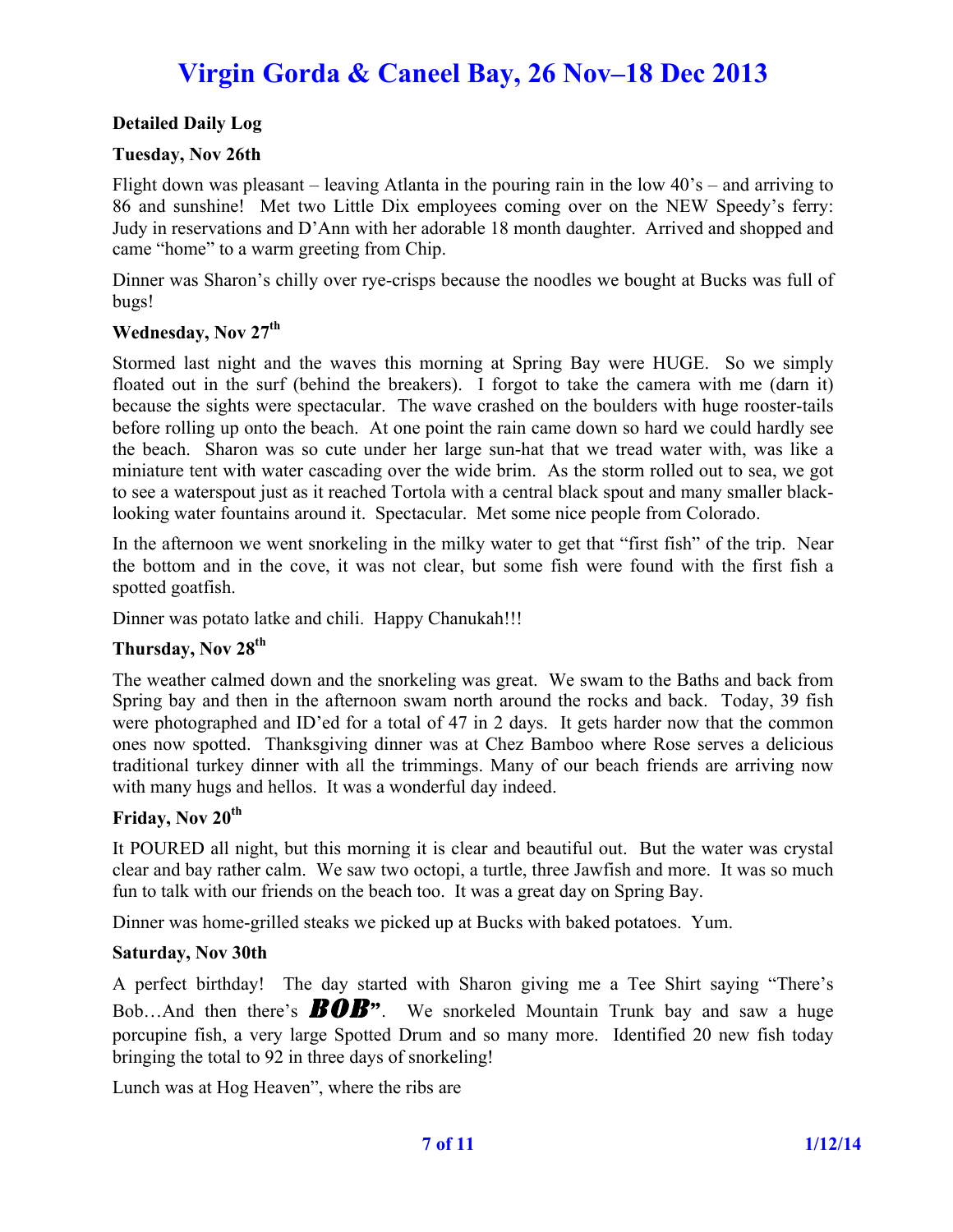Also snorkeled Spring Bay to visit the octopus site from yesterday, and the snail was still there – intact, but acting very dopey. It is in front of the "Octopuses Garden", so I suspect he injected the venom and is waiting for it to die so he can have his meal tonight. Tomorrow I will check it again.

It never stopped raining on and off all day, but between were calm, blue skies.

Sharon is preparing a delicious dinner of salmon paddies and pasta.

#### Sunday, Dec 1<sup>st</sup>

The seas were calmer, but strangely the water was cloudier than usual. Only saw 10 new fish to ID today, but the total is at 102 for the trip, so very good. More and more friends are arriving here with more hugs and hellos. It is our island family. Lunch was leftover chili (yum). Dinner is homemade vegetarian mushroom-barley soup with salad. (yum again).

## **Monday, Dec 2nd**

Swam several miles today north from Spring Bay to Little trunk Bay and back. Strangely it was into the current in both directions! It was like Neptune was angry with us! Ugh. But we saw many fish and got some good photos… but all were lost due to an error in managing the pictures. Oh, well.

Lunch was at the Fat Virgin where we enjoyed Chicken Roti's that were delicious. This is on the Biras Creek property in the north of the island. It is a nice drive to Gun Creek, then the free ferry to the dock right at the Fat Virgin.

The afternoon included floating in the surf while talking with friends. We invited six up to the room (Tracy & Gary, Marilyn & Don and Donna & Dan) for snacks, drinks and to see some of our art works, especially the Cheshire cat and the fireflies.

Dinner was leftover home made soup and salmon patties.

#### **Tuesday, Dec 3rd**

Snorkeled Savannah bay this morning and it was wonderful. We saw three huge porcupine fish  $($ >36") that were not shy like they usually are. They were willing to pose – so got great pictures. The reef looked good and a total of 14 new fish, coral and algae being photographed and identified. We are up to 116! Looking good to beat our total of 244 of last year. The weather was just absolutely perfect.

Lunch was leftovers (yum) and then we floated and talked with Tracy and Gary as we floated in the increasingly wavy water as clouds came in heavy (but no rain yet). We could see Tortola was getting hit hard with rain.

Dinner was home with baked potato and steaks. :D

#### Wednesday, Dec 4<sup>th</sup>

Snorkeled Spring Bay saw millions of Silversides. Dinner at the Mineshaft with Joan and Mario. more

#### Thursday, Dec 5<sup>th</sup>

Spectacular snorkel at Spring Bay with Scrawled Filefish, eel and more. Lunch at Hog Heaven where we met Jacky  $& Ed.$  more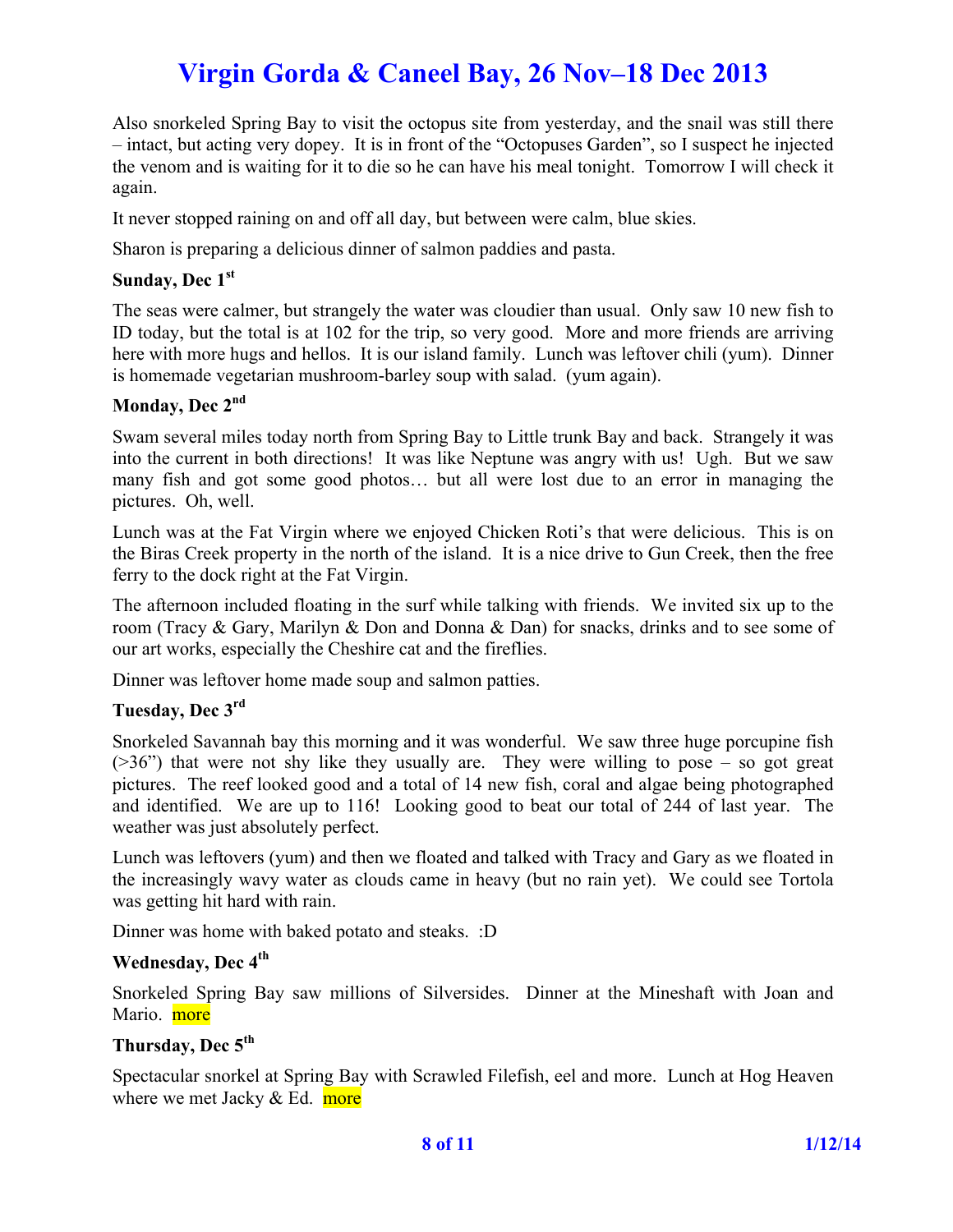Dinner at Chez Bamboo with Don and Marilyn, and Tracy & Gary. Meals are always excellent there. more

## **Friday, Dec 6<sup>th</sup>**

Peter and Gigi came to visit in the morning. It was a delightful visit with an exchange of contact information. more

Moved to Little Dix Bay and met up with Mike and Janna! These are dear Atlanta friends we have known for 17 years. They are fun to be with.

Ate at the "Pavilion" where the food was not very inspired and over-cooked. I returned my shoe-leather hard tuna and had a burger that was okay.

## Saturday, Dec 7<sup>th</sup>

Two snorkels at Little Dix Bay, both very interesting with sightings and pictures of a Green sea turtle, sting ray and many more. Dinner was at the "Pavilion" where the food again was expensive and mediocre.

We met a group form Wisconsin that Mike and Janna had flown in with. It is a nice group of five couples, including **Russ Cole**, the **x- CFO** (CHECK) of Spectrum Brands (AKA Rayovac). I used to work for them in Madison WI!

## **Sunday, Dec 8<sup>th</sup>**

Re-rented a car to take Mike and Janna on an island tour. We started by driving to the Baths, where we visited the shops there (but did not waist the time to go in). Then we snorkeled Spring Bay, which was god as usual, but the rain kept the sky dark, so pictures were poor. Lunch was at Hog Heaven so they could see the North Sound area. Everyone enjoyed the ribs – they are the best in the world. Next, we drove back down the East side of the island, stopping at the overlooks.

We returned to LDB where we met up with Dwayne and Patty who just arrived today. These are friends we have run into three separate times by accident, so now we write to intentionally meet up in beautiful places. It was good to see them again.

### Monday, Dec 9<sup>th</sup>

Finally a day without rain! We snorkeled LDB several times, seeing the usual collection with the Trunkfish being the highlight. The green sea turtle made several appearances today as well. Had long conversations with several of our beach friends including the Wisconsin friends. They are friends from college (UW-Madison) and have been friends ever since. Most of the day was relaxed talking with friends.

Dinner started at the Manager's "cocktail Party", which was fun talking with even more old friends. Some were from last year and many from this year. Then we taxied to the Bath & the Turtle in Spanish town.

## Tuesday, Dec 10<sup>th</sup>

Today was a special day. Our friend Joan Soncini arraigned for us to get a guided tour of Necker Island! The guide was a delightful young man named Gumption. Is that a great name or what? He is a personal friend of Sir Richard Branson and knows the island very well. First we snorkeled Mosquito Island at two spots with wonderful results. Then we toured the island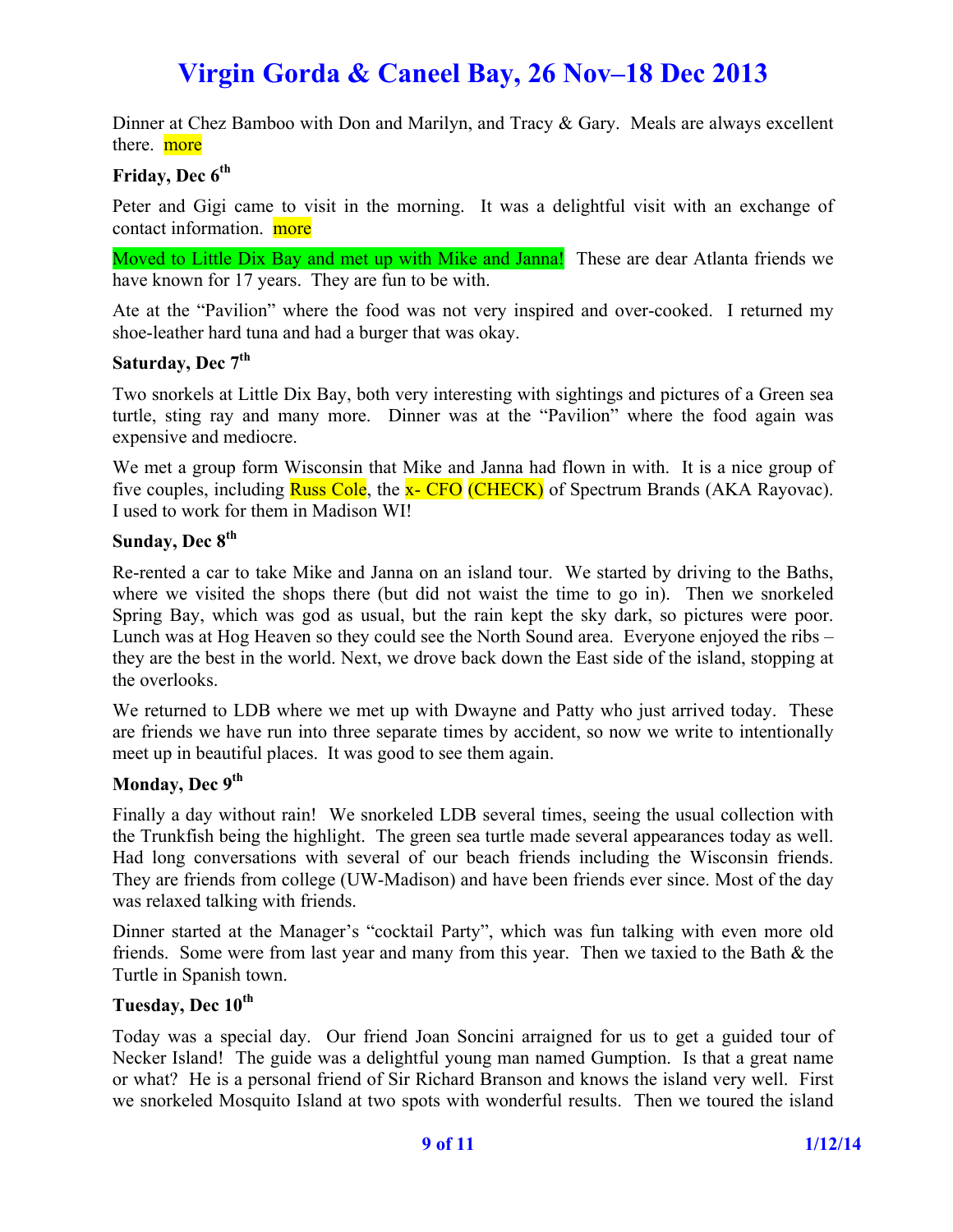where we saw Sir Richard's attempts to help endangered species. He is raising Black & White Lemurs, Ring tailed Lemurs and Galapagos tortoises among other animals. All are very happy and multiplying like rabbits! While there, Larry Page walked by and said "Hi", Sir Richard Branson's personal assistant came by and was very friendly. The admission was a \$50 donation to the animal rescue charity. On the trip back by boat, we passed the "Blue Guitar" (Eric Clapton's boat) and we waved to the man on the back deck. He waved back and when I blew it up in Photoshop, I saw that it was Eric himself!

Dinner was at Chez Bamboo where we heard Morris Mark once again. He is just excellent the food, as always there, was delicious and perfectly prepared. What a perfect day!

#### Wednesday, Dec 11<sup>th</sup>

Arrived at Caneel with sunshine and smiles. Captain Thomas piloted through rough seas keeping us high and dry. Caneel greeted us with lemon scented towels and hugs. We immediately ran into some of our Caneel "family" Renee and felt at home again. We snorkeled Caneel bay and saw some wonderful fish and a beautiful squid family. We met Roman's girlfriend Debbie. She is very nice. Dinner was at the beach bar, eating up on the roof. It was delicious sushi that was also reasonably priced. It was a delightful day indeed.

## **Thursday, Dec 12th**

Started snorkeling at Caneel and found the reef in better shape than last year. The brain coral, sponges and sea fans are growing profusely. We are seeing many more of the grouper family too.

Dinner was at Zozo's with Debbie & Roman where the salad was vial and Bob had Osso Bucco which was good (but vegetable inedible) and Sharon had lobster which was good but grossly over-priced.

## Friday, Dec 13<sup>th</sup>

Snorkeled Caneel and Scott today and found a GREAT octopus's garden, which was "furnished" exclusively with conch shells! We were guided to it by our friends Greg and Debbie. Our friends Harvey and Maria came in today. It was so good to see them again!

Dinner was at the beach bar with Maria & Harvey and Debbie & Roman where we had lots of appetizers and then sushi. Was delicious.

## Saturday, Dec 14<sup>th</sup>

Lots of snorkeling on Caneel, Scott and Hawks nest. We saw the Spotted Eagle Ray! I even got a movie of it swimming around in circles around us.

Dinner was at Zozo's with Maria & Harvey and Debbie & Roman where Sharon told them how to make a salad (which was delicious) and we shared one steak. It was very good.

# **Sunday, Dec 15th**

Snorkeled Caneel reef (right side) and saw a huge spotted moray eel and more. Then we snorkeled Little Caneel and saw a lionfish among many others. I am up to 209 fish and sea life with three days left. It rained today, but then the sun comes out. It is perfect island weather.

Dinner was at the Banana Deck and was wonderful.

## Monday, Dec  $16^{th}$